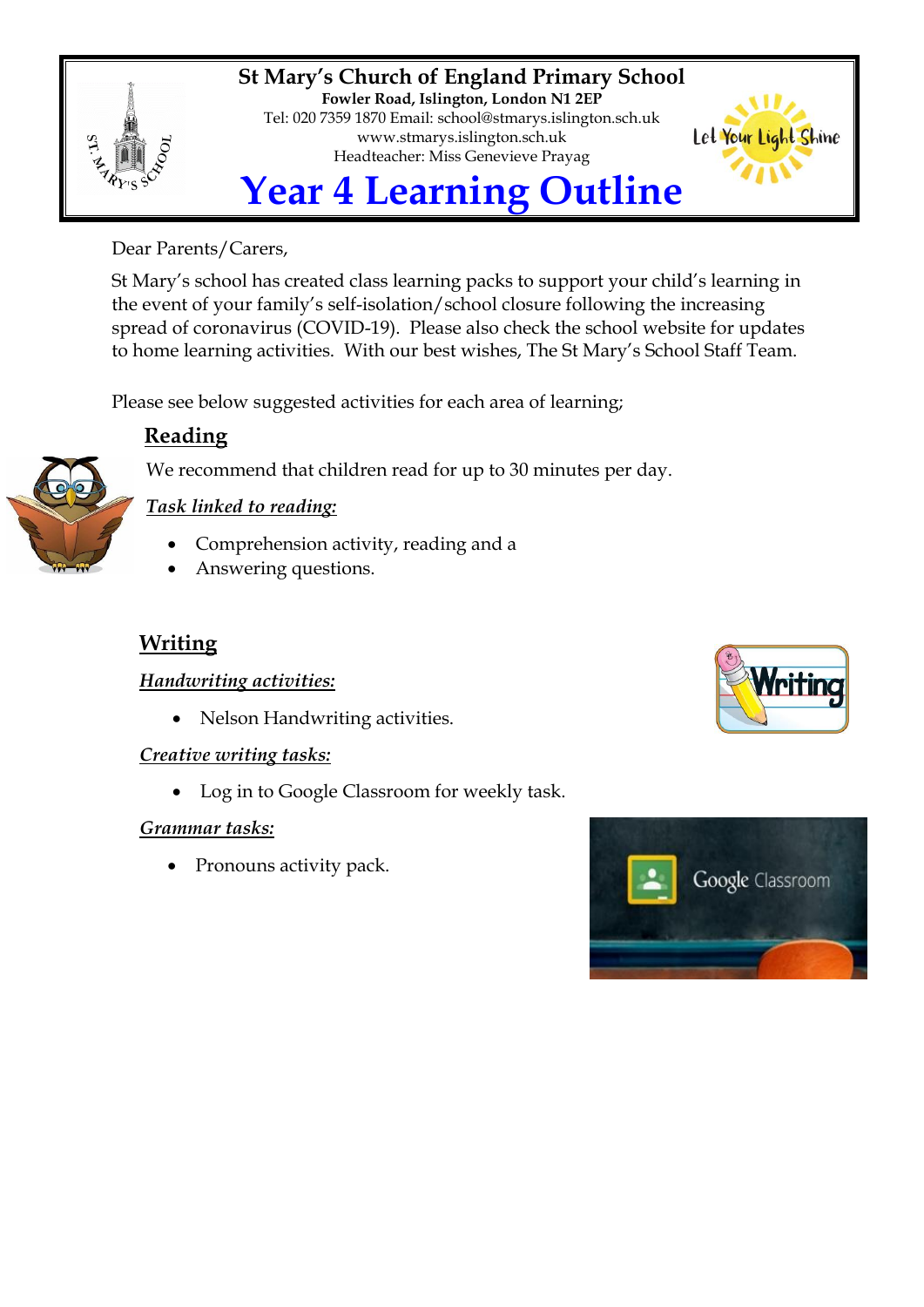

**St Mary's Church of England Primary School Fowler Road, Islington, London N1 2EP** Tel: 020 7359 1870 Email: [school@stmarys.islington.sch.uk](mailto:school@stmarys.islington.sch.uk) [www.stmarys.islington.sch.uk](http://www.stmarys.islington.sch.uk/) Headteacher: Miss Genevieve Prayag



# **Maths**

Daily mathletics using your mathletics login.

Topmarks[\(www.topmarks.co.uk\)](http://www.topmarks.co.uk/): Has a variety of free activities linked to different mathematical areas including times tables, number bonds and mental maths.

Hit the button and the daily 10 maths challenge [\(www.topmarks.co.uk\)](http://www.topmarks.co.uk/): are good for quick fire questioning based on maths operations (addition, subtraction, multiplication and division).

**Please remember that your child will sit the National Multiplication Check in the summer term. So we stress it is important that children practice their known times tables. Children should know: 2, 5 and 10 times tables. They should be practicing their: 3, 4, 6, 7, 8, 9, 11 and 12 (as the test will focus on these, as they are the most difficult).** 

## *Maths Revision*:

- Maths revision packs.
- J2Blast (LGFL)

# **Creative curriculum**

#### *Science activities:*

- Creative Homework: **Sound**
	- o Children to create their own musical instrument using objects around the house.
		- Think about: What do you need to do to make a sound? Are vibrations used for sound? How can you make the sound? How can you change the *tone* of the sound?

## *The wider creative curriculum:*

- Learning the school vision and being able to recite it off by heart. This can be found on our school website: <https://www.stmarys.islington.sch.uk/>
- **RE:** Create the story of Easter through art.